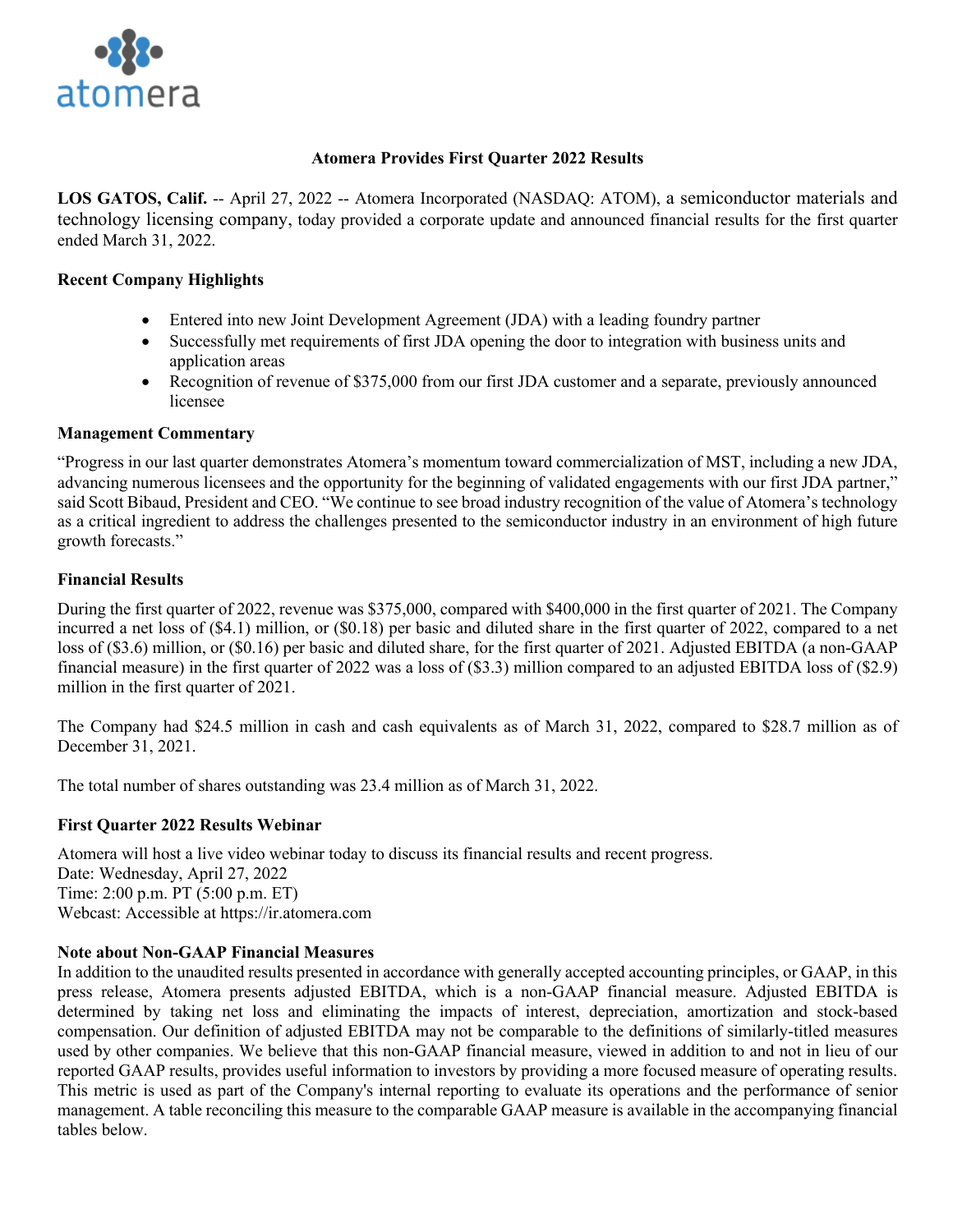### **About Atomera Incorporated**

Atomera Incorporated is a semiconductor materials and technology licensing company focused on deploying its proprietary, silicon-proven technology into the semiconductor industry. Atomera has developed Mears Silicon Technology™ ( $MST^®$ ), which increases performance and power efficiency in semiconductor transistors. MST can be implemented using equipment already deployed in semiconductor manufacturing facilities and is complementary to other nano-scaling technologies already in the semiconductor industry roadmap. More information can be found at www.atomera.com

### **Safe Harbor**

This press release contains forward-looking statements concerning Atomera Incorporated, including statements regarding the prospects for the semiconductor industry generally and the ability of our MST technology to significantly improve semiconductor performance. Those forward-looking statements involve known and unknown risks, uncertainties and other factors that could cause actual results to differ materially. Among those factors are: (1) the fact that, to date, we have only recognized minimal engineering services and licensing revenues and we have not yet commenced principal revenue producing operations or entered into a definitive royalty-based manufacturing and distribution license agreement with regard to our MST technology, thus subjecting us to all of the risks inherent in an early-stage enterprise; (2) risks related to our ability to successfully complete the milestones in our joint development agreements or, even if successfully completed, to reach a commercial distribution license with our JDA customers; (3) risks related to our ability to advance the licensing arrangements with our initial integration licensees to royalty-based manufacturing and distribution licenses or our ability to add other licensees; (4) risks related to our ability to raise sufficient capital, as and when needed, to pursue the further development, licensing and commercialization of our MST technology; (5) our ability to protect our proprietary technology, trade secrets and know-how and (6) those other risks disclosed in the section "Risk Factors" included in our Annual Report on Form 10-K filed with the SEC on February 15, 2022. We caution readers not to place undue reliance on any forward-looking statements. We do not undertake, and specifically disclaim any obligation, to update or revise such statements to reflect new circumstances or unanticipated events as they occur.

-- Financial Tables Follow --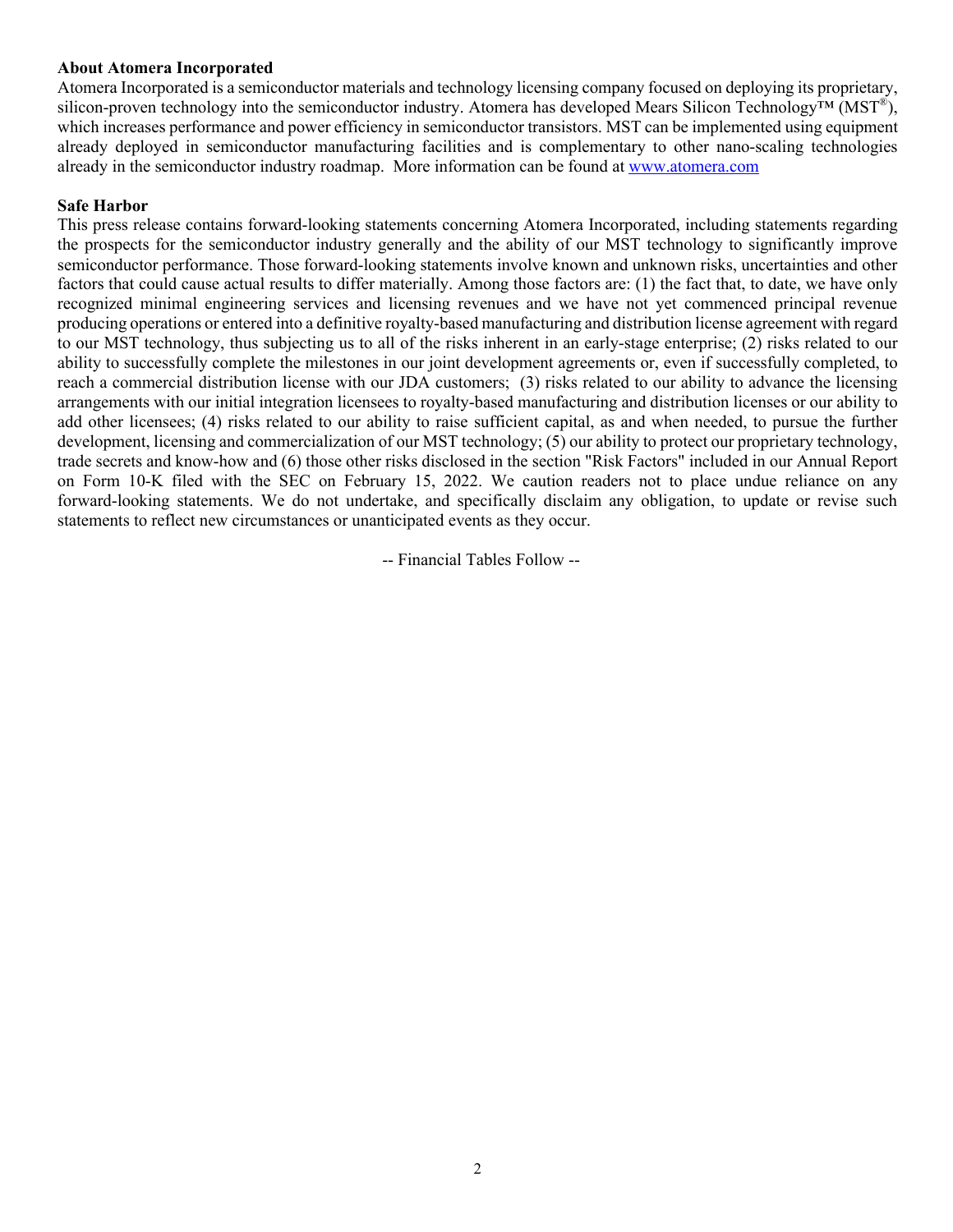### **Atomera Incorporated Condensed Balance Sheets (in thousands, except per share data)**

|                                                                                                                                                                         |    | March 31,<br>2022 |    | December 31,<br>2021 |  |
|-------------------------------------------------------------------------------------------------------------------------------------------------------------------------|----|-------------------|----|----------------------|--|
|                                                                                                                                                                         |    | (Unaudited)       |    |                      |  |
| <b>ASSETS</b>                                                                                                                                                           |    |                   |    |                      |  |
| Current assets:                                                                                                                                                         |    |                   |    |                      |  |
| Cash and cash equivalents                                                                                                                                               | \$ | 24,451            | \$ | 28,699               |  |
| Accounts receivable                                                                                                                                                     |    | 300               |    |                      |  |
| Prepaid expenses and other current assets                                                                                                                               |    | 846               |    | 309                  |  |
| Total current assets                                                                                                                                                    |    | 25,597            |    | 29,008               |  |
| Property and equipment, net                                                                                                                                             |    | 192               |    | 196                  |  |
| Long-term prepaid maintenance and supplies                                                                                                                              |    | 91                |    | 91                   |  |
| Security deposit                                                                                                                                                        |    | 14                |    | 14                   |  |
| Operating lease right-of-use asset                                                                                                                                      |    | 850               |    | 900                  |  |
| Financing lease right-of-use-asset                                                                                                                                      |    | 5,532             |    | 5,851                |  |
| <b>Total assets</b>                                                                                                                                                     |    | 32,276            | S  | 36,060               |  |
| <b>LIABILITIES AND STOCKHOLDERS' EQUITY</b>                                                                                                                             |    |                   |    |                      |  |
| Current liabilities:                                                                                                                                                    |    |                   |    |                      |  |
| Accounts payable                                                                                                                                                        | \$ | 380               | S  | 338                  |  |
| Accrued expenses                                                                                                                                                        |    | 241               |    | 203                  |  |
| Accrued payroll related expenses                                                                                                                                        |    | 260               |    | 601                  |  |
| Current operating lease liability                                                                                                                                       |    | 217               |    | 216                  |  |
| Current financing lease liability                                                                                                                                       |    | 1,396             |    | 1,395                |  |
| Total current liabilities                                                                                                                                               |    | 2,494             |    | 2,753                |  |
| Long-term operating lease liability                                                                                                                                     |    | 725               |    | 768                  |  |
| Long-term financing lease liability                                                                                                                                     |    | 3,870             |    | 4,158                |  |
| <b>Total liabilities</b>                                                                                                                                                |    | 7,089             |    | 7,679                |  |
| Commitments and contingencies                                                                                                                                           |    |                   |    |                      |  |
| Stockholders' equity:                                                                                                                                                   |    |                   |    |                      |  |
| Preferred stock \$0.001 par value, authorized 2,500 shares; none issued and                                                                                             |    |                   |    |                      |  |
| outstanding at March 31, 2022 and December 31, 2021                                                                                                                     |    |                   |    |                      |  |
| Common stock: \$0.001 par value, authorized 47,500 shares; 23,393 and 23,207 shares<br>issued and outstanding as of March 31, 2022 and December 31, 2021, respectively; |    | 23                |    | 23                   |  |
| Additional paid-in capital                                                                                                                                              |    | 195,104           |    | 194,212              |  |
| Accumulated deficit                                                                                                                                                     |    | (169, 940)        |    | (165, 854)           |  |
| Total stockholders' equity                                                                                                                                              |    | 25,187            |    |                      |  |
|                                                                                                                                                                         |    |                   |    | 28,381               |  |
| Total liabilities and stockholders' equity                                                                                                                              |    | 32,276            |    | 36,060               |  |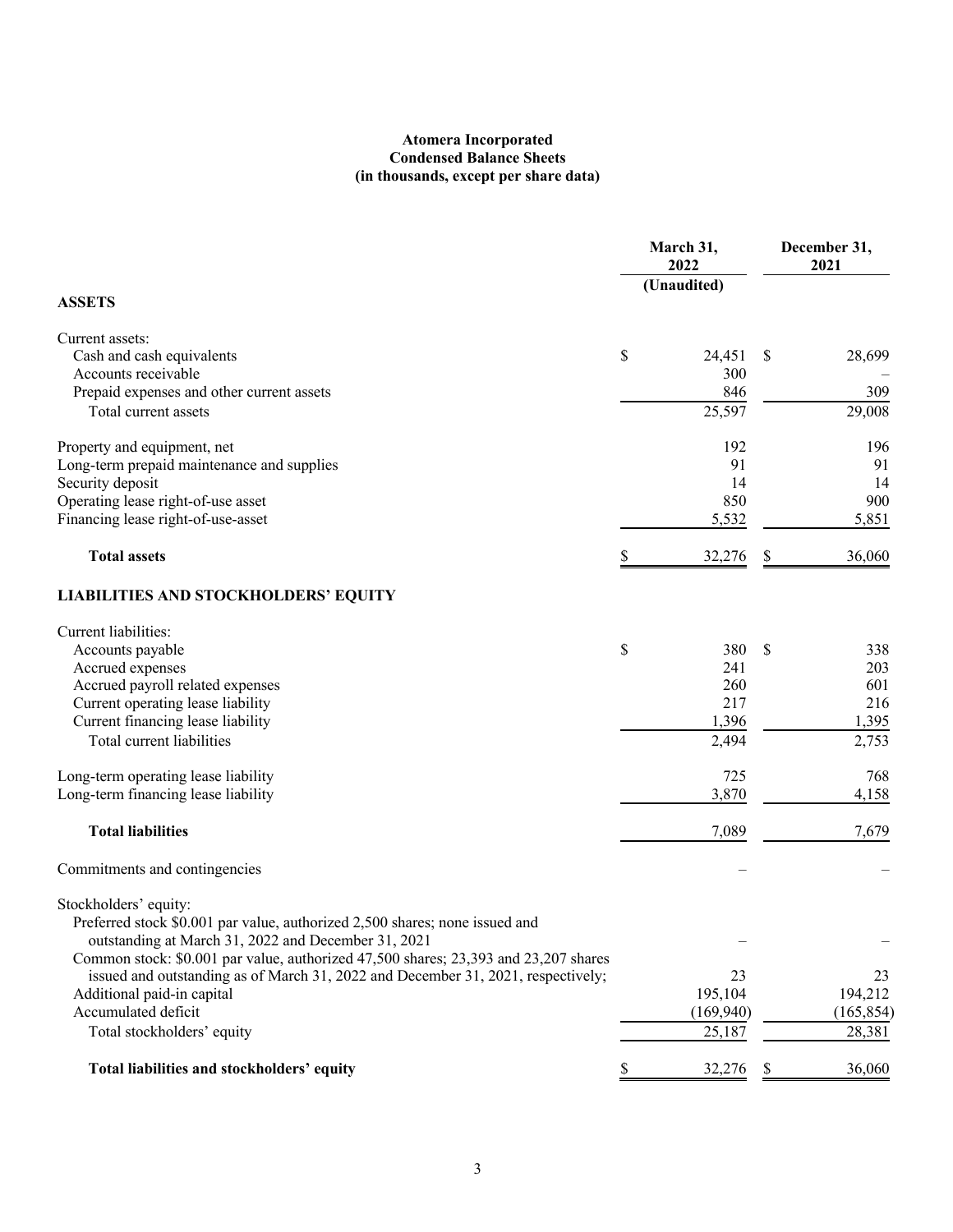#### **Atomera Incorporated Condensed Statements of Operations (Unaudited) (in thousands, except per share data)**

|                                                                         |    | <b>Three Months Ended</b><br>March 31, |               |                |  |
|-------------------------------------------------------------------------|----|----------------------------------------|---------------|----------------|--|
|                                                                         |    | 2022                                   |               | 2021           |  |
| Revenue                                                                 | \$ | 375                                    | <sup>\$</sup> | 400            |  |
| Cost of revenue                                                         |    | 81                                     |               |                |  |
| Gross margin                                                            |    | 294                                    |               | 400            |  |
| Operating expenses                                                      |    |                                        |               |                |  |
| Research and development                                                |    | 2,339                                  |               | 2,229          |  |
| General and administrative                                              |    | 1,648                                  |               | 1,513          |  |
| Selling and marketing                                                   |    | 325                                    |               | 266            |  |
| Total operating expenses                                                |    | 4,312                                  |               | 4,008          |  |
| Loss from operations                                                    |    | (4,018)                                |               | (3,608)        |  |
| Other income (expense)                                                  |    |                                        |               |                |  |
| Interest income                                                         |    | 3                                      |               | 2              |  |
| Interest expense                                                        |    | (71)                                   |               |                |  |
| Total other income (expense), net                                       |    | (68)                                   |               | $\overline{2}$ |  |
| Net loss before income taxes                                            |    | (4,086)                                |               | (3,606)        |  |
| Provision for income taxes                                              |    |                                        |               | 14             |  |
| Net loss                                                                | \$ | (4,086)                                |               | (3,620)        |  |
| Net loss per common share, basic and diluted                            | \$ | (0.18)                                 |               | (0.16)         |  |
| Weighted average number of common shares outstanding, basic and diluted |    | 22,853                                 |               | 22,090         |  |

#### **Atomera Incorporated Reconciliation to Non- GAAP EBITDA (Unaudited)**

|                               |   | <b>Three Months Ended</b><br>March 31, |         |  |  |
|-------------------------------|---|----------------------------------------|---------|--|--|
|                               |   | 2022                                   | 2021    |  |  |
| Net loss (GAAP)               | D | $(4,086)$ \$                           | (3,620) |  |  |
| Depreciation and amortization |   | 20                                     | 13      |  |  |
| Stock-based compensation      |   | 726                                    | 731     |  |  |
| Interest income               |   | (3)                                    | (2)     |  |  |
| Interest expense              |   | 71                                     |         |  |  |
| Provision for income taxes    |   |                                        | 14      |  |  |
| Adjusted EBITDA (non-GAAP)    |   | (3.272)                                | (2,864) |  |  |